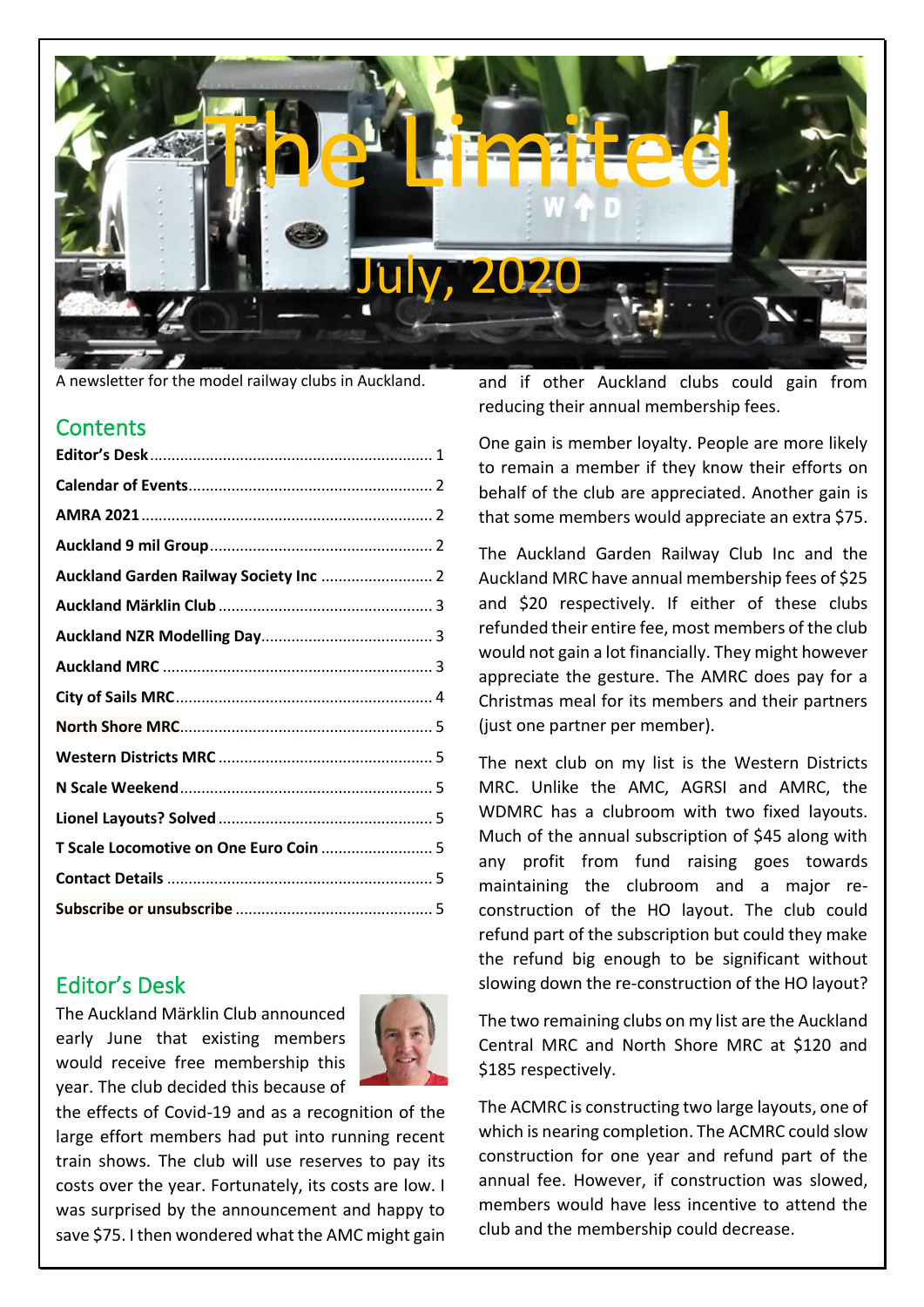NSMRC's fee is higher than the other clubs because it has higher costs. If the NSMRC was to refund some of this year's fee, we would again have the trade-off between the size of the refund and the extent to which reserves are used.

#### <span id="page-1-0"></span>Calendar of Events

I believe the following will go ahead. I recommend you check closer to the time.

16 Aug. Auckland NZR modelling day, 10am – 4pm, Scout Hall, Recreation Drive, Birkenhead. *All modellers welcome.* Free entry.

5 & 6 Sep. The inaugural N scale modellers weekend, 10am – late, Mt Albert. Kenneth Carlyon and the Independent American Model Railroaders of Auckland. See separate article.

20 Sep. Auckland NZR modelling day. See above.

25-28 Sep. FreeMo weekend, Paeroa. Steve Waugh, gnrailfan@gmail.com

10-11 Oct. Train Show, Hamilton Gardens, 10am – 4pm both days. \$6 (adult), \$3 (child), \$15 (family). Hamilton Model Railroaders.

18 Oct. Auckland NZR modelling day. See above.

23-26 Oct. 9 mil 50<sup>th</sup> Weekend, St Andrew's Hall, Market Street, Hastings. Basic fee is \$80, includes some meals. Overnight security is planned. Paul Berntsen [bernieofthebay@xtra.co.nz](mailto:bernieofthebay@xtra.co.nz)

8 Nov. Collectors Toy and Model Fair, 10am – 1pm, Mt Eden War Memorial Hall, 487 Dominion Rd, Balmoral, Auckland. Entry \$6 (adults), \$0 (child).

6-8 Nov. 2020 mini AMRA, Glenfield Club, 211 Peacocks Road, Hamilton. John Hart theharts.raglan@xtra.co.nz

## <span id="page-1-1"></span>AMRA 2021



on the email list for AMRA 2021 and I will pass it on to the organizers. My email address is on page 5.

## <span id="page-1-2"></span>Auckland 9 mil Group

The monthly meeting of the Auckland 9 mil Group is the furthest I get out of Auckland's urban sprawl for club meetings in Auckland, yet it takes me just 25 minutes to get there. A luxury.

I attended the June meeting but missed the July meeting because of a family medical emergency. The June meeting was the first since the end of the lockdown and there was a good attendance, eight in all. This is the largest number of people I have seen at a meeting.

There was some running of trains but much of the meeting was spent chatting and catching up on what had happened over the last three months.

## <span id="page-1-3"></span>Auckland Garden Railway Society Inc

The AGRSI had its first meeting after the lockdown late July.

The meeting was at the Simon Sharp's (no relation). Simon normally hosts a meeting each year and the meeting is almost invariably in the middle of winter because the layout is inside. The layout is in a smallish room and shows that you do not need a lot of space to have a G scale layout if you are prepared to accept reasonably tight curves.

Like most AGRSI meetings, the meet at Simon's was a running meet. Each year there is usually at least one member who brings a locomotive along to see if it can negotiate the curves on Simon's layout. Members also come along to view Simon's 3D printing creations. Simon has been doing 3D

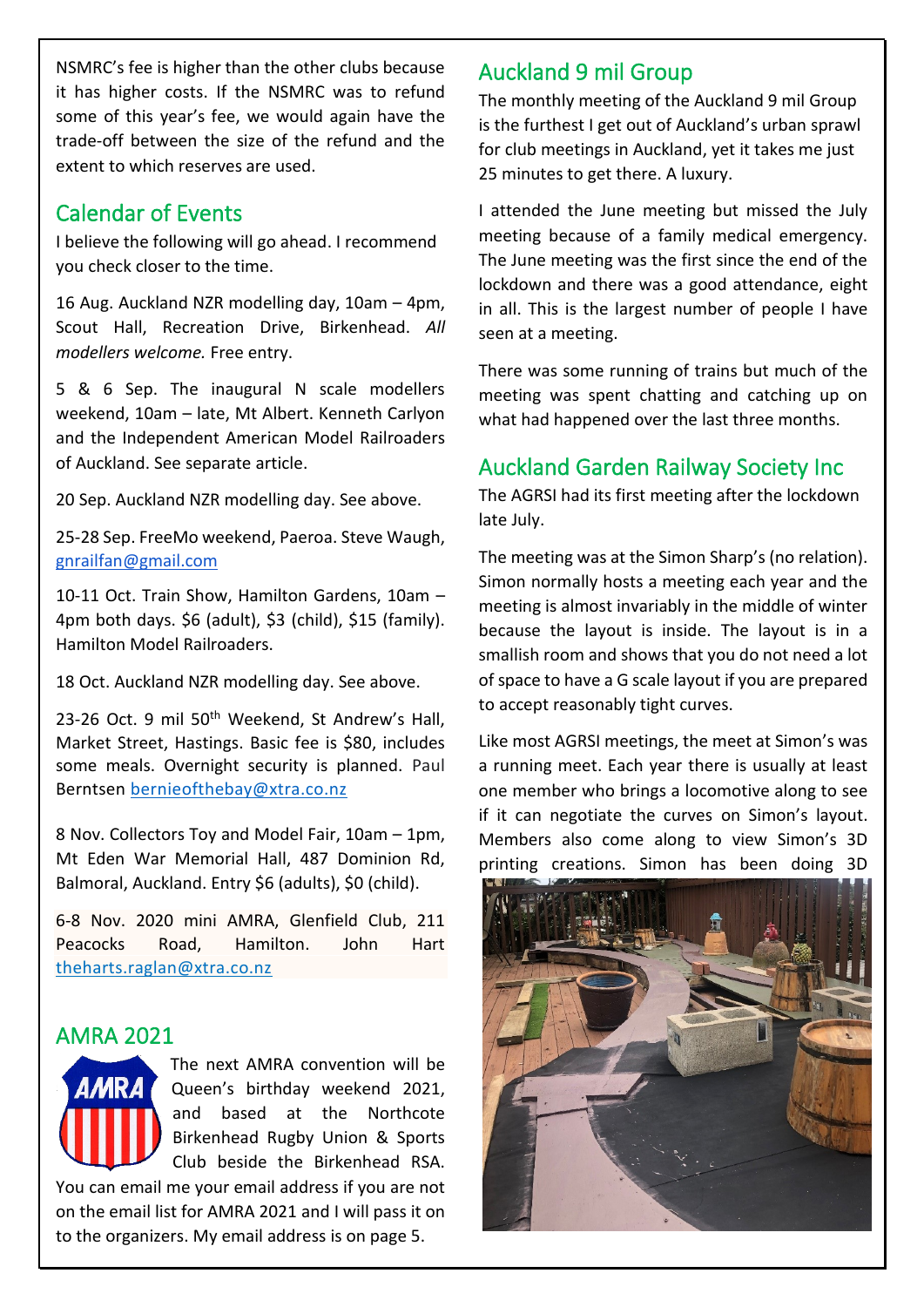printing at home for a few years and has created many items for his layout. He is the person in the club to ask questions about 3D printing.

Over the last 12 months, Simon has been building an outside layout on his deck. The photograph above, courtesy Michael Hilliar, shows the incomplete layout. As with Simon's indoor layout, the outdoor layout is not large for G scale.

## <span id="page-2-0"></span>Auckland Märklin Club

The AMC held it first monthly meeting post lockdown early June at the president's (Barry McCullough) home. There was a very good attendance of members and five visitors, some of whom were keen to join.

When I arrived, Barry was running seven trains on automation on his layout, the most I had seen. Each train stopped once each loop. The automation software and hardware worked well. There was the occasional derailment, sometimes followed by a rear-ending 15 to 20 seconds later.



Partway through the meeting Barry announced that Murray Freestone, pictured left, had won the club's photo competition held over the lockdown.

Barry confirmed that the club would

not be hosting the Whangaparaoa and Te Atatu train shows. Hosting was a lot of work and the gains to the club were unpredictable. Other announcements were the one-year free membership for existing members, and that the club had received no word on its application to rent part of the old Massey Library. Little surprise there.

The visitors were invited to introduce themselves. All took the opportunity to do so. Then it was back to the supper, the wine and talking.

The July meeting was at Reg Tyson's place. Reg has a dedicated train shed at the back of his section. This shed contains a HO layout, a workshop and plenty of space for memorabilia.

As with the June meeting, the July meeting was a mix of socializing and the discussion of club matters. One club matter was that the president Barry McCullough had contacted a charity that raised money for children with heart problems, and said the AMC would build the charity a layout that could be sold to raise money. Barry asked the members to think of possible themes for the layout over the following week or so and to see what scenic material they could donate.

## <span id="page-2-1"></span>Auckland NZR Modelling Day

The monthly Auckland NZR modelling days resumed last month. Although most modellers who attend these days are NZR modellers, these days are intended for all model railroaders.

I attended part of the June day. There were 14 people when I left, higher than normal. It was good to catch up with people and to see that we had all made it through the previous months unscathed.

Kudos to the organizers who had a sign-in sheet. Given the tables, power cables and other items have to be set up and put away every single modelling day, it would have been easy to forget the sheet.

Incidentally, and as Kevin Miles from the North Shore MRC explained to me, it takes just a few minutes to create a QR tracing code. This will need laminating – print shops will do this for a small fee. I encourage any club that does not have a QR code to get one. It will save time in the long run.

## <span id="page-2-2"></span>Auckland MRC

Bernie Engleback and his wife Ruth hosted the July AMRC meeting at their home. Bernie is one of two AMC nonagenarians, the other being Gerald Yates.

The Englebacks live on a life-style block in a house they built. The house and property have many distinctive features include sculptures, fountains, and native plants. There is also an excellent view over part of the Albany Valley. I spent more time examining the nooks and crannies of the property than the two layouts (three actually, I found a third layout in an outbuilding).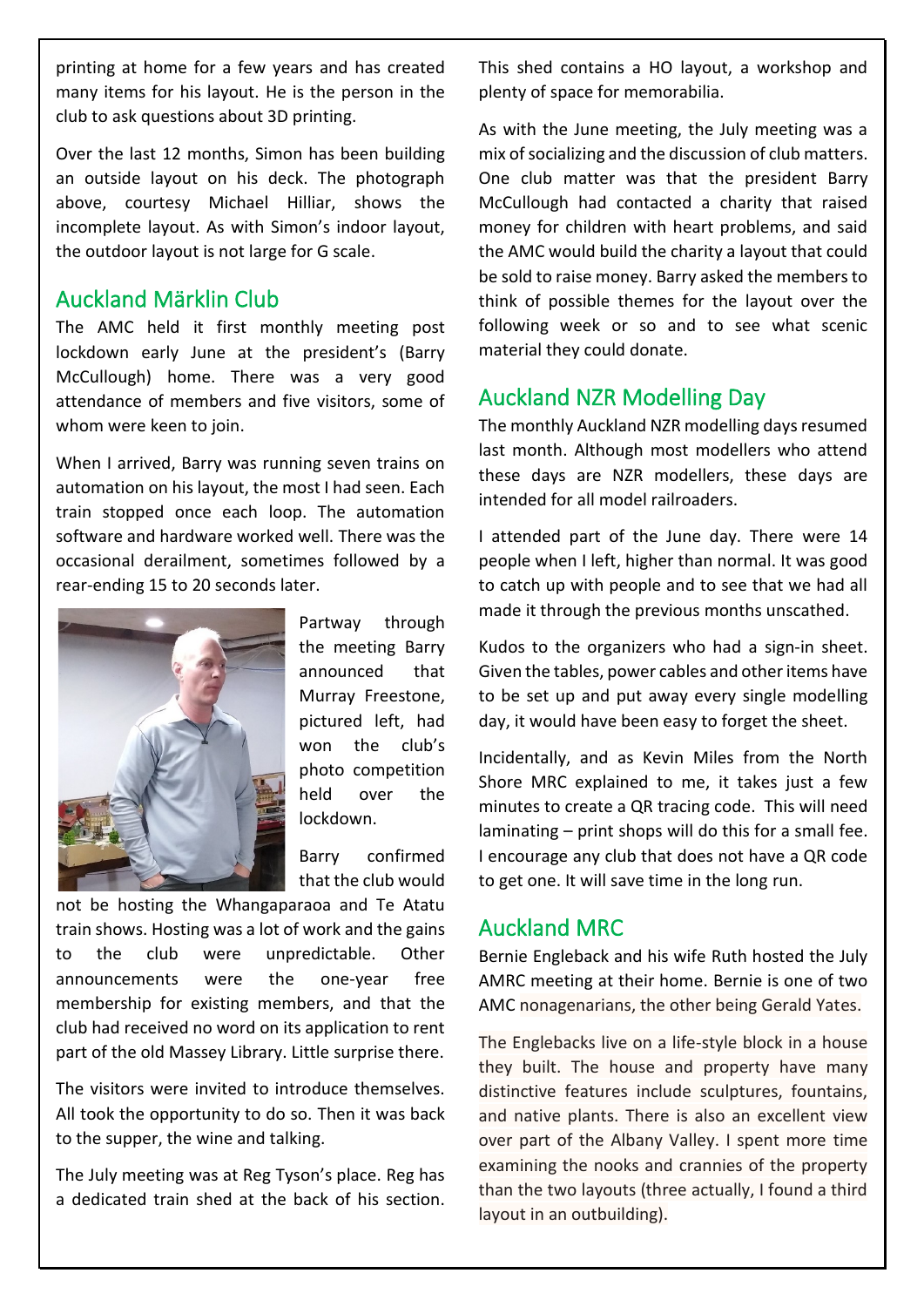As is traditional with the AMC, the meeting ended with a very good afternoon tea. There was also a group photograph, see below. Bernie is on the far



right, Ruth is in the centre, and Gerald is to Ruth's left. As you might have inferred from the photograph, the AMRC is the oldest Auckland club. I received the photograph from Ray Flint. I believe the photograph was taken by Elizabeth Mead.

#### <span id="page-3-0"></span>City of Sails MRC

The CoSMRC's June meeting was at the layout of James Kelso. James is building a triple-deck HO mushroom layout that has two helixes and covers over 400 square feet (I have used imperial units since the CoSMRC is an NMRA club). James models the Montana Rail Link in the 1990s. The MRL was formed 1987 and still exists. It is a privately held Class II railroad with over 900 miles of track.

When the CoSMRC was last at James', some parts of the track were not getting enough power, resulting in locomotives acting funnily such as changing direction spontaneously. James has since improved the wiring, added boosters, and completed more of the layout.

Each of us ran a train or locomotive around the layout. These operations were mostly successful, although at one point James could be seen hastily soldering extra feeders to a track in a helix.

The CoSMRC had two activities in July. We were invited to the American night run by the North Shore MRC. This was early July and six CoSMRC members attended, increasing the attendance at the American night by about 50%. The majority of the CoSMRC members divided their time between the layout upstairs and the lounge downstairs. At one point there were 15 trains on the layout. This caused significant congestion - the NSMRC rarely has more than nine trains on the layout for its operating sessions.

The photograph below shows CoSMRC member Craig Mayall switching at Southport.



One of the highlights of the evening was the pie CoSMRC member Elizabeth Mead made. The pie was cinnamon and sultana apple and made with rich homemade short pastry and topped with cream. Two CoSMRC members had a second slice.

The second July meeting was a film evening at the president's house. We watched the 1975 film *Breakheart Pass.* This is set in the Sierra Nevada, California in the late 19th century. The film used the Camas Prairie Railroad, a short line in Northern Idaho. The star of the film was the GW Railway 2-8- 0 Consolidation #75, built 1907 by Baldwin.

Although the film was a box office disappointment, the CoSMRC members enjoyed it, their enjoyment helped by the continual supply of food.

Individual members of the CoSMRC were involved with other American modelling activities in June and July. Paul Hobbs and Mike Hill each gave two clinics at virtual conventions. Paul, James Kelso and Philip Sharp attended the inaugural zoom meeting of Division 5 of the NMRA's Australasian Region. This meeting was organized by Kel Sherson, the Wellington based superintendent for Division 5, and was very enjoyable. The next meeting will be held near the end of August.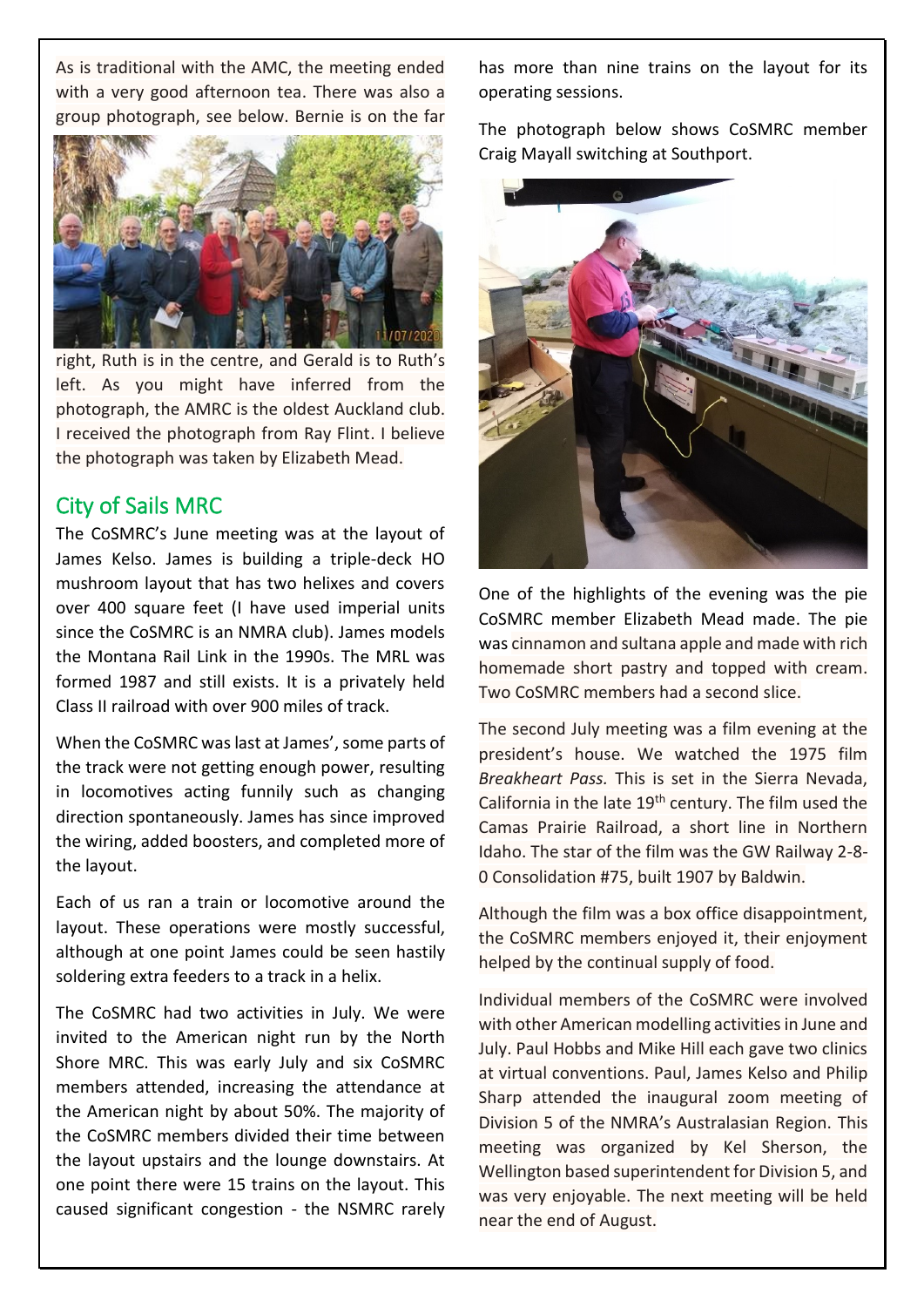#### <span id="page-4-0"></span>North Shore MRC

June 4th was British running night and about one dozen people were at the club, including at least one new member and one person who is joining the club. Not everyone was doing things British but everyone was enjoying themselves.

In keeping with the evening's theme, there was severe congestion at the British station of Amberley. Harrison Miles was concerned about the congestion. I said it added to the evening.

Peter Munro brought four DVDs along and asked me to select a DVD to play. I did but could not play it then as two modellers were discussing the construction of an NZR signal and did not want to be interrupted by the DVD sound. Given it was a British night, I admired their dedication. Peter and I arranged to play the DVD during supper.

While driving to the club, I wondered what traditional British fare would be for supper. Black pudding, small meat pies with mushy peas, fish 'n chips? This year it was Devonshire scones.

Four weeks later, the NSMRC held its American Running Night. The City of Sails MRC was invited and provided a good turnout. This evening is reported upon in the section for the City of Sails MRC.

#### <span id="page-4-1"></span>Western Districts MRC

The WDMRC continues to put a lot of effort into having the re-construction of its HO layout completed for the AMRA convention in Auckland, Queen's Birthday weekend 2021.

Mike Hill has been acting president of the WDMRC since his father Brian Hill died earlier this year. The WDMRC has its AGM on August 3. Mike is an obvious candidate for the position of president.

## <span id="page-4-2"></span>N Scale Weekend

Long-time N scale modeller Kenneth Carlyon with help from other members of the Independent American Model Railroaders of Auckland is hosting the inaugural Auckland N scale weekend. This will be September 5 & 6 in Mt Albert.

I applaud this initiative for two reasons.

The cancellation of the Whangaparaoa and Te Atatu train shows this year has left a hole in the Auckland calendar of events modellers might attend. The N scale weekend will help plug this hole. I will certainly be attending because of that.

The second reason is that there are essentially no scale-specific events in Auckland and more generally in New Zealand. Hence the event is likely to fill a need. You might argue that the event is too specialized to attract a large attendance. While a large attendance is desirable it is not essential to have a good convention. In addition, overseas experience has shown that scale-specific events can have large attendances.

I have appended a copy of the registration at the end of this issue. You can also find information and discussions about the event on Facebook. You can attend the event for just one day.

## <span id="page-4-3"></span>Lionel Layouts? Solved

In the last issue I asked if there were any Lionel layouts in Auckland. Kenneth Carlyon provided me with information on two such layouts. Thank you, Kenneth.

## <span id="page-4-4"></span>T Scale Locomotive on One Euro Coin



T-Pionier / CC BY (https://creativecommons.org/licenses/by/3.0)

## <span id="page-4-5"></span>Contact Details

James Kelso[, jameskelso250@gmail.com](mailto:jameskelso250@gmail.com) Philip Sharp, [pwsharp101@gmail.com](mailto:pwsharp101@gmail.com)

#### <span id="page-4-6"></span>Subscribe or unsubscribe

*The Limited* has distribution lists for clubs and individuals. If any club or person wants to be removed or added to the distribution lists email Philip. Subscribers need not be in Auckland.